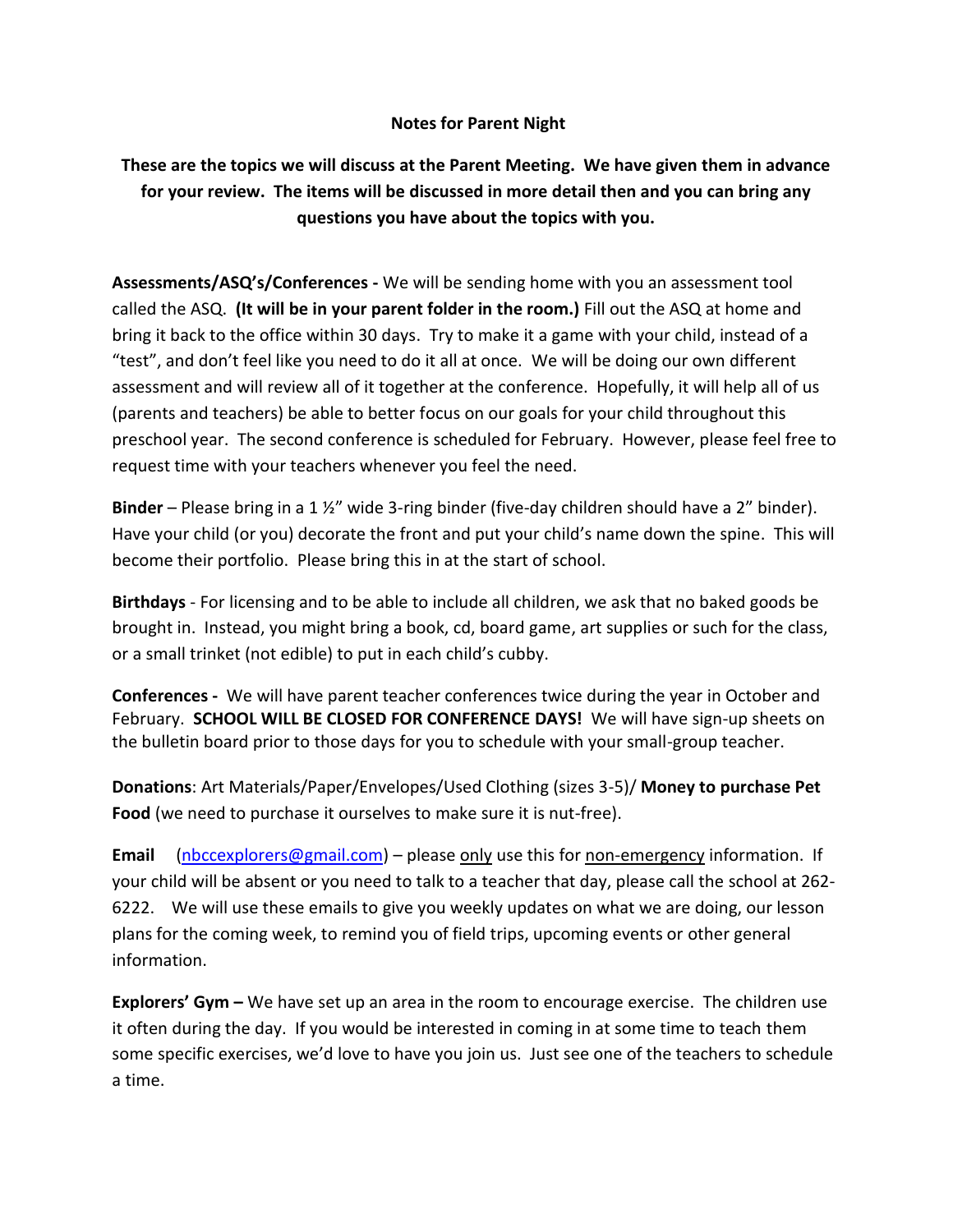**Extended Care –** Additional care is available from 8am-9am and/or 11:30am-12:30pm for the morning group and 12:00-1:00pm and/or 3:30-4pm for the afternoon group for an additional fee. Stickers are purchased in the office and then placed on the clipboards next to our bulletin board. You do not need to tell us before that day, but you do need a sticker on the board. If your child is using the lunch-time hours, it is imperative that you **meet the government food guidelines** (copy included) for every packed meal and that you **check all labels to make certain that your foods are not only nut free, but have not been manufactured in a plant with nuts.** (If you are sending soy butter or another peanut butter substitute, please put a note in the lunch box so that we know it is not peanut butter.) **Extended care will not start until Monday, Sept 8 th . \*\*Please see notes about Late Pick-Up.**

**Extra Clothes** – Please bring a spare outfit to school each day. Accidents of all kinds happen at school and children are most comfortable in their own clothing. (We do not have a place to store extra clothing for each child, so a backpack is best.)

**Field Trips** - We will be going on several field trips throughout the year. On field trip days, the busses will be parked in front of the school. We will need 1 or 2 parent volunteers to ride in the busses with us for each trip, but anyone is welcome to join us. There will permission forms on the bulletin board – each child must have a parent's dated signature in order to go on the trip. There will be minor costs associated with some of the field trips.

**Fresh Fruit/Vegetables Thursdays/Fridays –** We started asking our families to take turns bringing in some sort of fresh fruit or vegetables for our snack on Thursdays and Fridays. The center provides oranges and bananas, but we would like to be able to offer a broader variety. There is a calendar on the bulletin board so that you can sign up for a time convenient for you. If everyone participates, it should only be one time per year.

**Hand washing –** Please help us keep germs to a minimum by you and your child (and anyone accompanying you to school) washing your hands prior to entering the room – both at drop off and pick up. There are also hand sanitizer stations throughout the building, including outside of our room, **but these do not substitute for hand washing!**

**Late Pick-Ups –** Please be respectful of our ending times - for regular class times and extended care. Even though the teachers are in the room, they have responsibilities that need to be completed. Repeated late pick-ups will be charged according to the center's policy (\$1 per minute for the first offense, \$2 per minute for the second offense, etc).

**Literacy Bear Project –** Somewhere around the beginning of October, we will begin our Bear project. Each class has a bear, the children will vote on the name of the bear, and then each week, one of the children will take home the bear. They can play with him all week and then the child can write or dictate their story of their adventures in the book provided. You can add